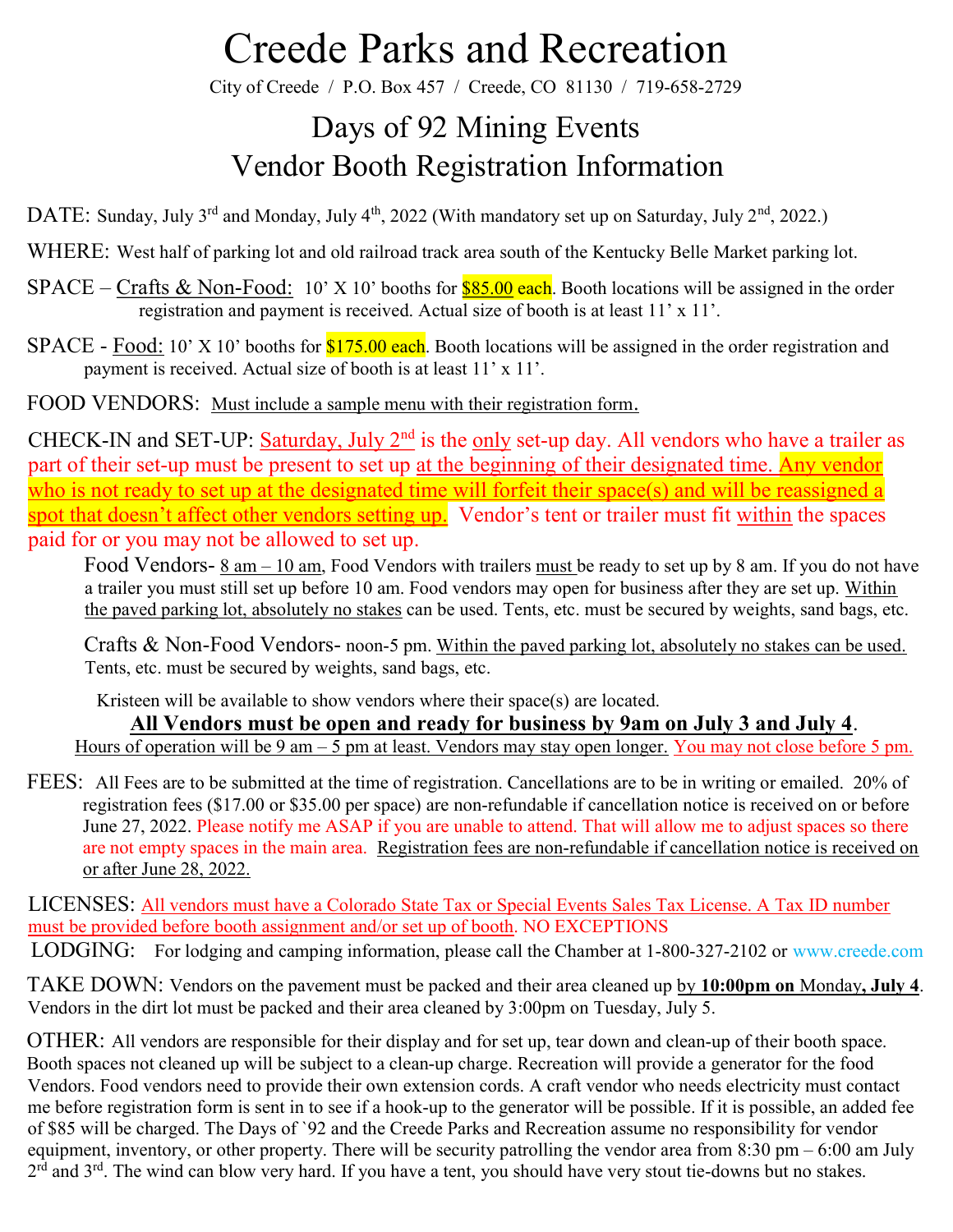City of Creede / P.O. Box 457 / Creede, CO 81130 / 719-658-2729

### Days of 92 Mining Events FOOD VENDOR APPLICATION

(Please Print or Type) Return completed form below with fee before June 20, 2022. (Returning vendors: to be guaranteed the same spot as last year, forms and payment must be received by April 15, 2022)

Submit to: Creede Parks and Recreation P.O. Box 457 Creede, CO 81130

#### Make Cashier's Checks or Money Orders payable to City of Creede

| <b>Business Name:</b>                                                                                              | <b>Contact Person:</b>   |                            |                              |  |  |
|--------------------------------------------------------------------------------------------------------------------|--------------------------|----------------------------|------------------------------|--|--|
| Telephone: (                                                                                                       | Email Address:           |                            |                              |  |  |
| Mailing Address:                                                                                                   | City:                    | State:                     | Zip:                         |  |  |
| Food Vendor<br>$X $175.00 = $$<br>Number of Spaces:                                                                | (due with registration)  | Type of food (attach menu) |                              |  |  |
| When facing your trailer set up,<br>where is the tongue? on the right $\ell$ left                                  | #of 10 amp plugs needed? |                            | Additional plugs \$55.00each |  |  |
| (circle right or left)                                                                                             |                          |                            |                              |  |  |
| YES<br>Do you need plugs greater than 10 amp?<br>NO / If circled yes, how many $&$ what size<br>(circle yes or no) |                          |                            |                              |  |  |
| Colorado Sales Tax Number:                                                                                         |                          |                            |                              |  |  |

I certify that all above information is true and correct. In consideration of your acceptance of this application, I hereby for myself, my heirs, executors and administrators waive and release any and all rights and claims for damages myself, my employees, agents or business may have against Creede Parks and Recreation, the City of Creede, its representatives and volunteers, and the Kentucky Belle Market for any and all injuries suffered by myself, or damage to my business; and further agree to indemnify and hold the City of Creede, Creede Parks and Recreation and the Kentucky Bell Market, its representatives and volunteers harmless in account of any such claim.

I have read and understood the above waiver.

I certify that all above information is true and correct. In consideration of your acceptance of this application, I hereby for myself, my heirs, executors and administrators waive and release any and all rights and claims for damages myself, my employees, agents or business may have against Creede Parks and Recreation, the City of Creede, its representatives and volunteers, and the Kentucky Belle Market for any and all injuries suffered by myself, or damage to my business; and further agree to indemnify and hold the City of Creede, Creede Parks and Recreation and the Kentucky Bell Market, its representatives and volunteers harmless in account of any such claim. I have read and understood the above waiver.

Signature of vendor Date Doing Business As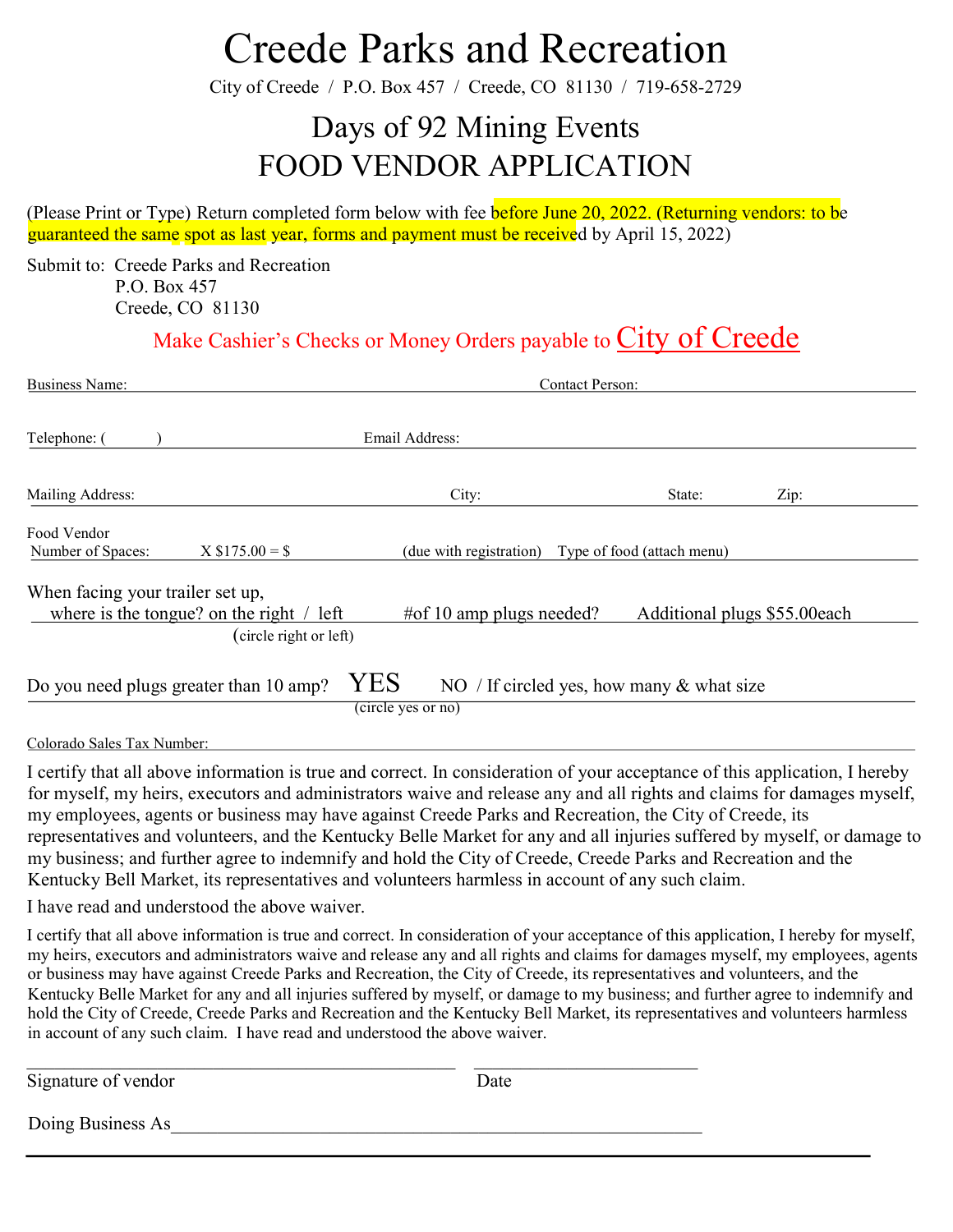City of Creede / P.O. Box 457 / Creede, CO 81130 / 719-658-2729

### Days of 92 Mining Events CRAFT VENDOR APPLICATION

Please Print or Type Return completed form below with fee before June 20, 2022. (Returning vendors: to be guaranteed the same spot as last year, forms and payment must be received by April 15, 2022)

Submit to: Creede Parks and Recreation P.O. Box 457 Creede, CO 81130

Make Cashier's Checks or Money Orders payable to City of Creede

| <b>Business Name:</b>             |                  | <b>Contact Person:</b>  |               |      |  |
|-----------------------------------|------------------|-------------------------|---------------|------|--|
| Telephone: (                      |                  | Email Address:          |               |      |  |
| Mailing Address:                  |                  | City:                   | State:        | Zip: |  |
| Craft Vendor<br>Number of Spaces: | $X$ \$85.00 = \$ | (due with registration) | Type of craft |      |  |

Colorado Sales Tax Number:

I certify that all above information is true and correct. In consideration of your acceptance of this application, I hereby for myself, my heirs, executors and administrators waive and release any and all rights and claims for damages myself, my employees, agents or business may have against Creede Parks and Recreation, the City of Creede, its representatives and volunteers, and the Kentucky Belle Market for any and all injuries suffered by myself, or damage to my business; and further agree to indemnify and hold the City of Creede, Creede Parks and Recreation and the Kentucky Bell Market, its representatives and volunteers harmless in account of any such claim.

I have read and understood the above waiver.

Signature of vendor Date

Doing Business As